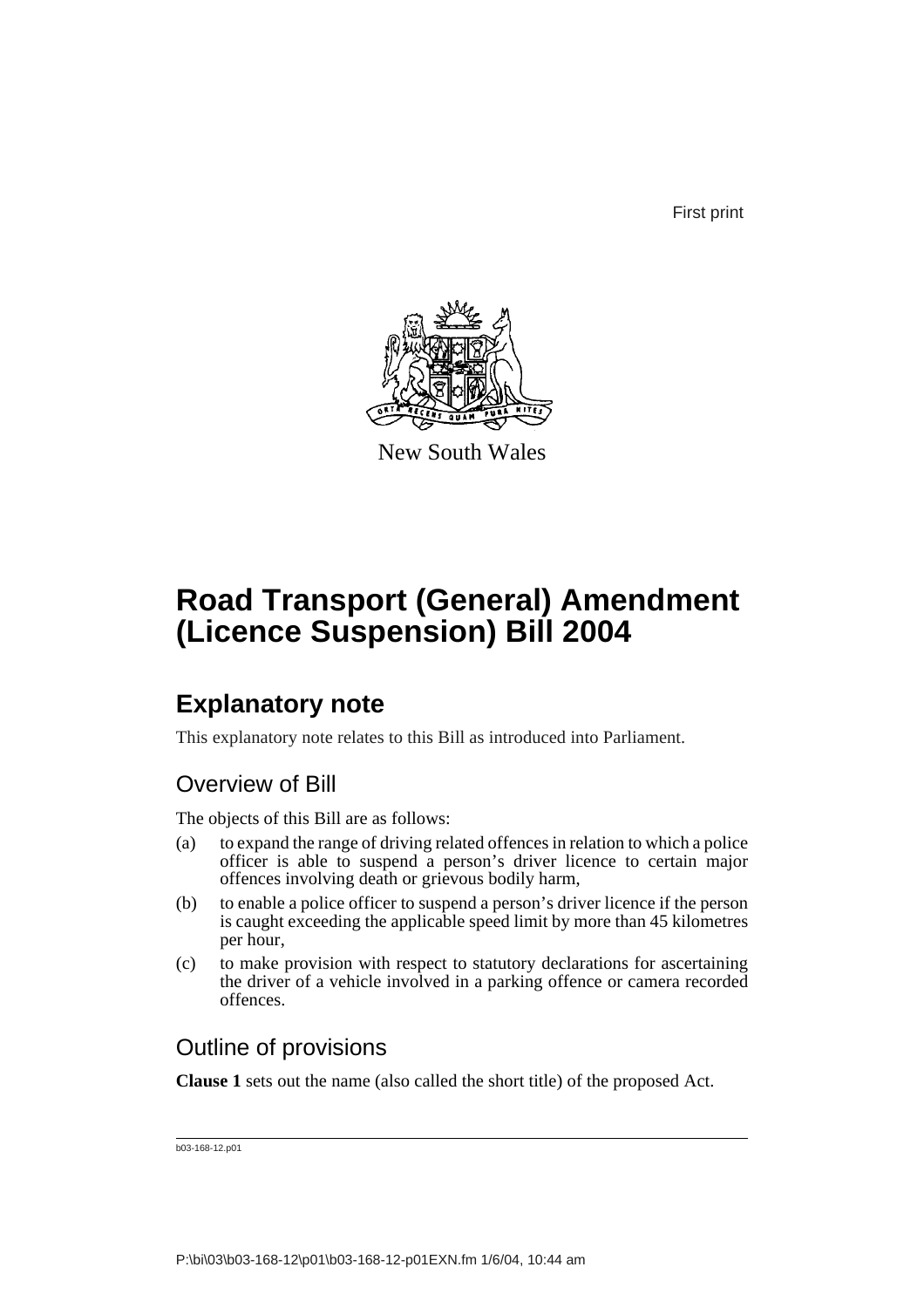Explanatory note

**Clause 2** provides for the commencement of the proposed Act on a day or days to be appointed by proclamation.

**Clause 3** is a formal provision that gives effect to the amendments to the *Road Transport (General) Act 1999* set out in Schedule 1.

**Clause 4** is a formal provision that gives effect to the amendments to the *Road Transport (Driver Licensing) Act 1998* set out in Schedule 2.

**Clause 5** repeals the *Road Transport (General) Amendment (Operator Onus Offences) Act 2002* as a consequence of the amendment made by **Schedule 1 [10]** (referred to below).

#### **Schedule 1 Amendment of the Road Transport (General) Act 1999**

**Schedule 1 [1]** inserts proposed section 34 (1), (1A) and (2) into the *Road Transport (General) Act 1999* (the *Principal Act*). Proposed section 34 (1) expands the range of offences currently appearing in section 34 (1) of the Principal Act in relation to which a police officer may suspend a person's driver licence on the person being charged for any such offence. The new group of offences concerned involves the death of, or grievous bodily harm to, another person caused by the use of a motor vehicle, where the offence comprises one of the following:

- (a) the crime of murder or manslaughter,
- (b) an offence against section 33 of the *Crimes Act 1900* (maliciously causing grievous bodily harm with intent to do so),
- (c) an offence against section 35 (1) (b) of that Act (maliciously inflicting grievous bodily harm),
- (d) an offence against section 52A (1), (2), (3) or (4) of that Act (aggravated or dangerous driving occasioning death or grievous bodily harm),
- (e) an offence against section 54 of that Act (causing grievous bodily harm by any unlawful or negligent act or omission).

Proposed section 34 (1A) enables a police officer to suspend a person's driver licence if the person is charged with, or served with a penalty notice for, the offence under the *Road Transport (Safety and Traffic Management) Act 1999* of exceeding a speed limit by more than 45 kilometres per hour.

Proposed section 34 (2) recreates the existing section 34 (2) (which specifies the particulars to be contained in a suspension notice given under the section). It further provides that, if a person is served with a penalty notice for exceeding a speed limit by more than 45 kilometres per hour, the suspension notice must

Explanatory note page 2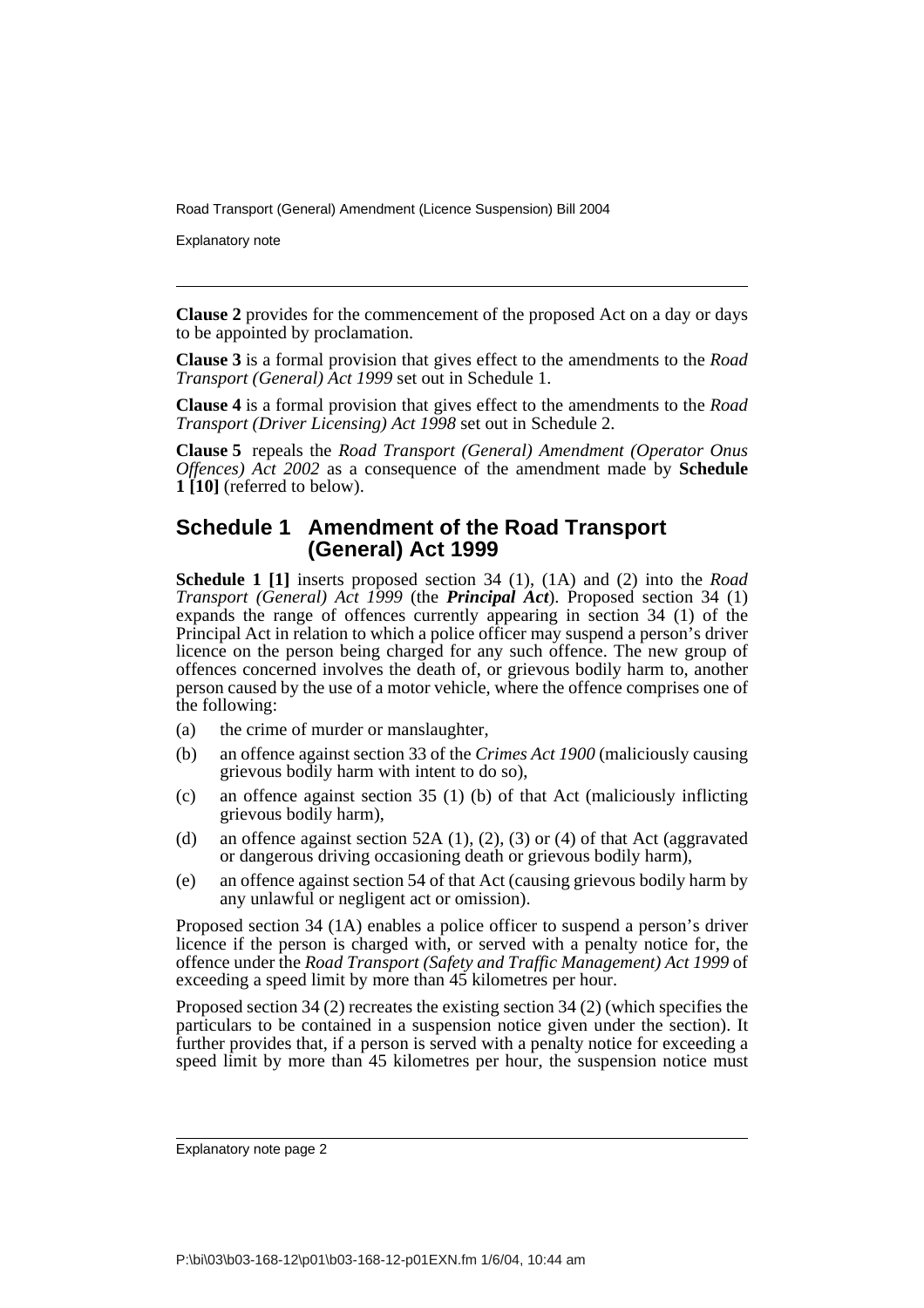Explanatory note

inform the person that the driver licence is suspended for 6 months or until the matter is determined by a court (or withdrawn).

**Schedule 1 [2]–[4]** provide for amendments consequential on the amendments made by **Schedule 1 [1]**.

**Schedule 1 [6] and [7]** make equivalent amendments to **Schedule 1 [1]** in relation to interstate and overseas drivers.

**Schedule 1 [5], [8] and [9]** provide for amendments that are consequential on the amendments made by **Schedule 1 [6] and [7]**.

**Schedule 1 [10]** inserts proposed section 43 (7A) and (7B).

Proposed section 43 (7A) makes it clear that if a person is served with a penalty notice or summons in relation to a parking offence or camera recorded offence, a statutory declaration may be considered in determining whether the person did not know (and could not with reasonable diligence have ascertained) the name and address of the driver at the time of the offence.

Proposed section 43 (7B) enables the regulations to prescribe matters that must be included in any such statutory declaration.

**Schedule 1 [11]** provides for an amendment that is consequential on the amendment made by **Schedule 1 [10]**.

**Schedule 1 [12]** enables the making of regulations of a savings and transitional nature as a consequence of the enactment of the proposed Act.

### **Schedule 2 Amendment of Road Transport (Driver Licensing) Act 1998**

This Schedule provides for an amendment to section 33A of the *Road Transport (Driver Licensing) Act 1998*. Section 33A currently provides that if a person's driver licence expires after being suspended under that Act:

- (a) the person cannot apply for another driver licence during any unexpired portion of the suspension period, and
- (b) the person remains potentially liable, during that period, for any offence in relation to driving a vehicle while a driver licence is suspended.

The proposed amendment to section 33A extends the application of that section to the suspension of a licence by a police officer under the *Road Transport (General) Act 1999*.

Explanatory note page 3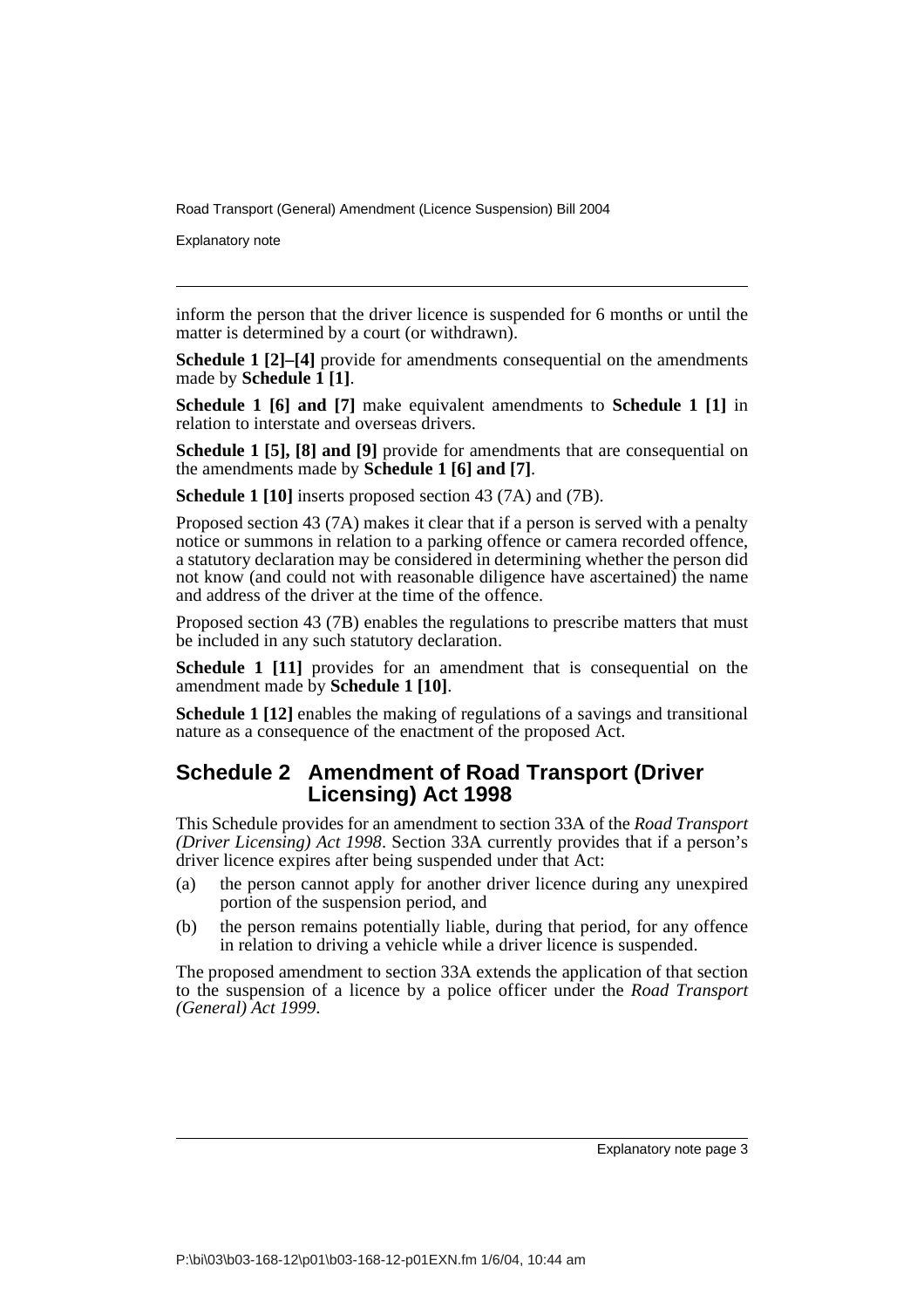Explanatory note

Explanatory note page 4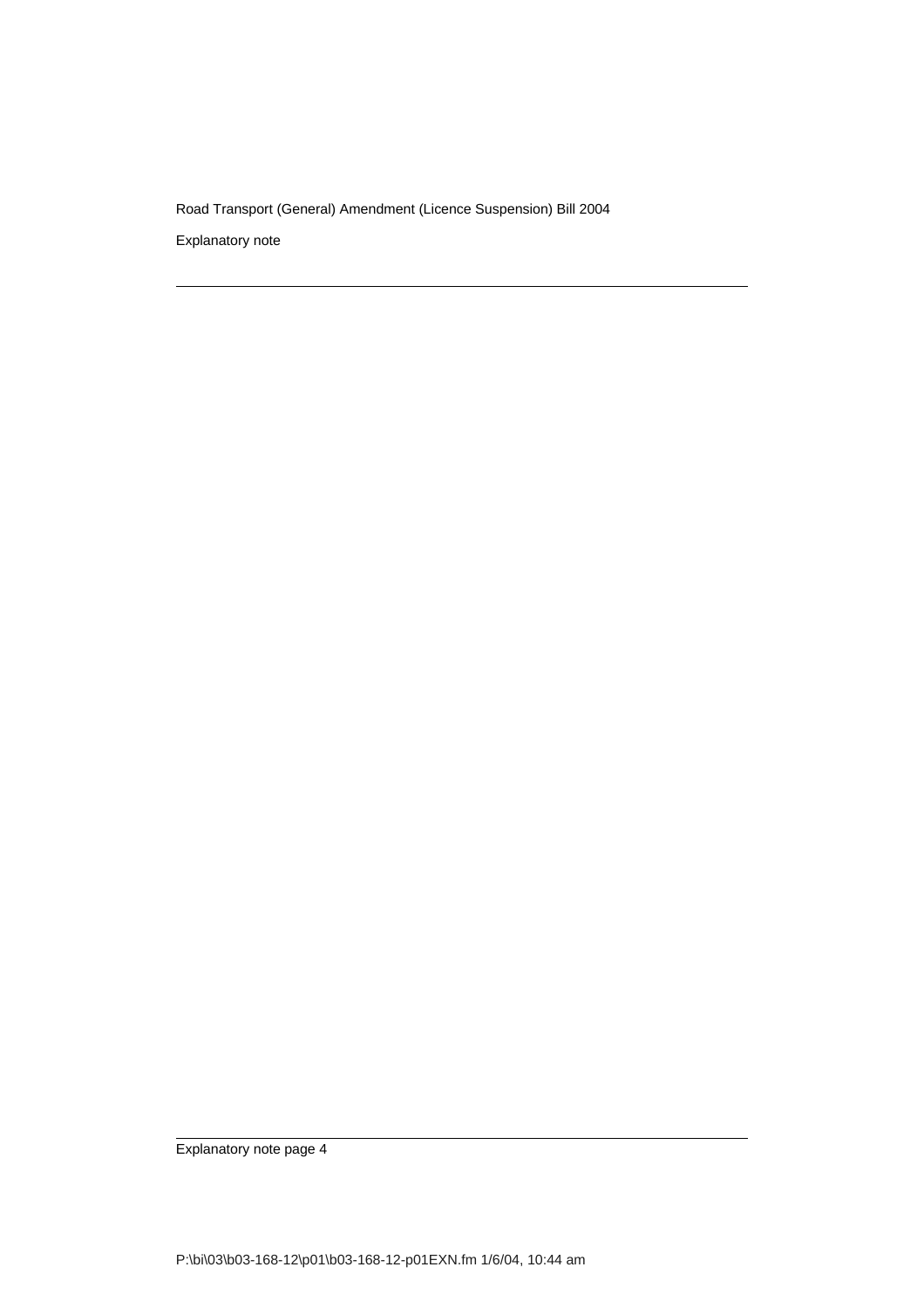First print



New South Wales

# **Road Transport (General) Amendment (Licence Suspension) Bill 2004**

## **Contents**

|            |                                                                                         | Page |
|------------|-----------------------------------------------------------------------------------------|------|
|            | Name of Act                                                                             |      |
|            | Commencement                                                                            | 2    |
| 3          | Amendment of Road Transport (General) Act 1999 No 18                                    | 2    |
| 4          | Amendment of Road Transport (Driver Licensing) Act 1998<br>No 99                        |      |
| 5.         | Repeal of Road Transport (General) Amendment (Operator<br>Onus Offences) Act 2002 No 11 | 2    |
| Schedule 1 | Amendment of Road Transport (General) Act 1999                                          |      |
| Schedule 2 | Amendment of Road Transport (Driver Licensing) Act 1998                                 | 9    |
|            |                                                                                         |      |

b03-168-12.p01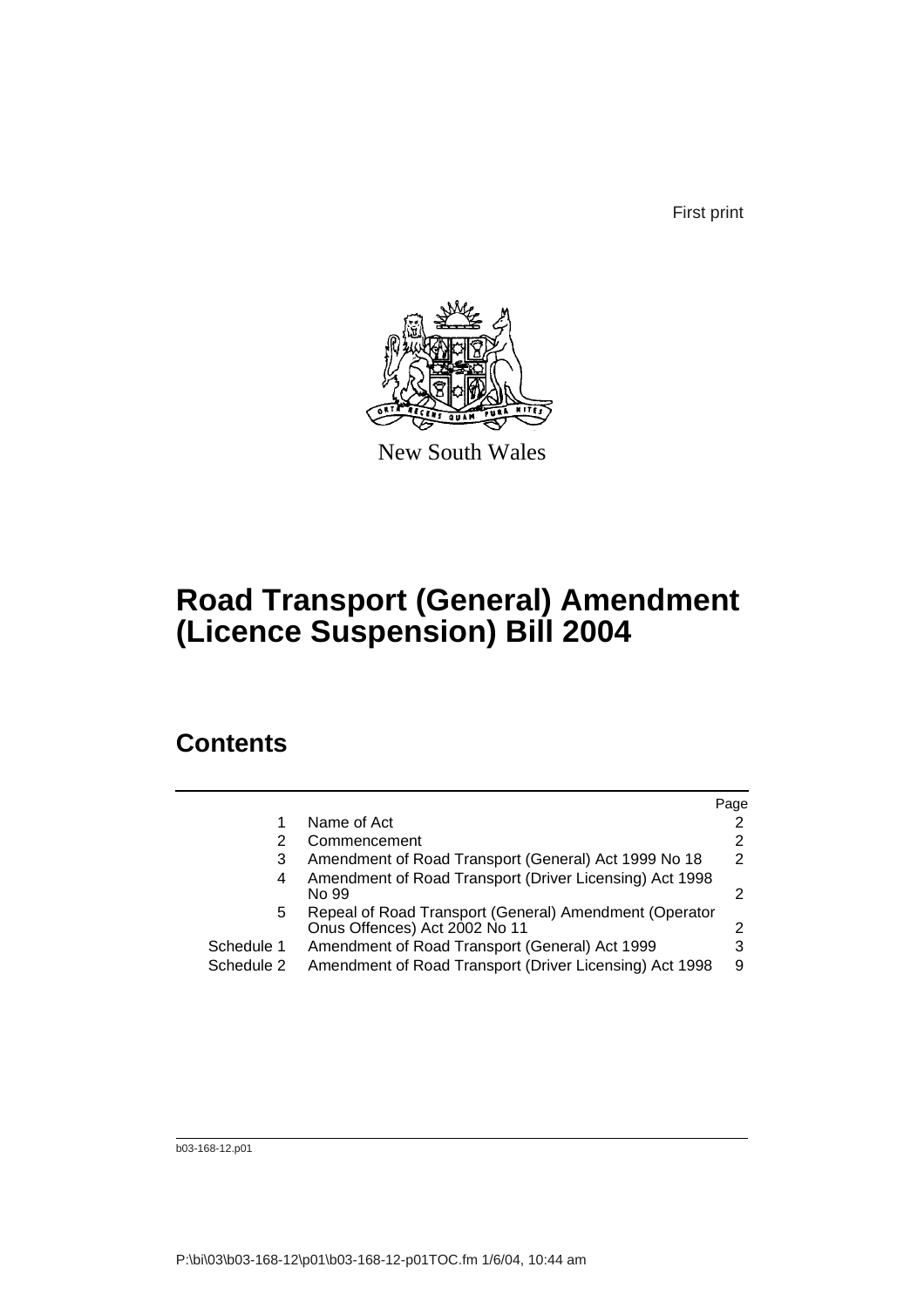**Contents** 

Page

Contents page 2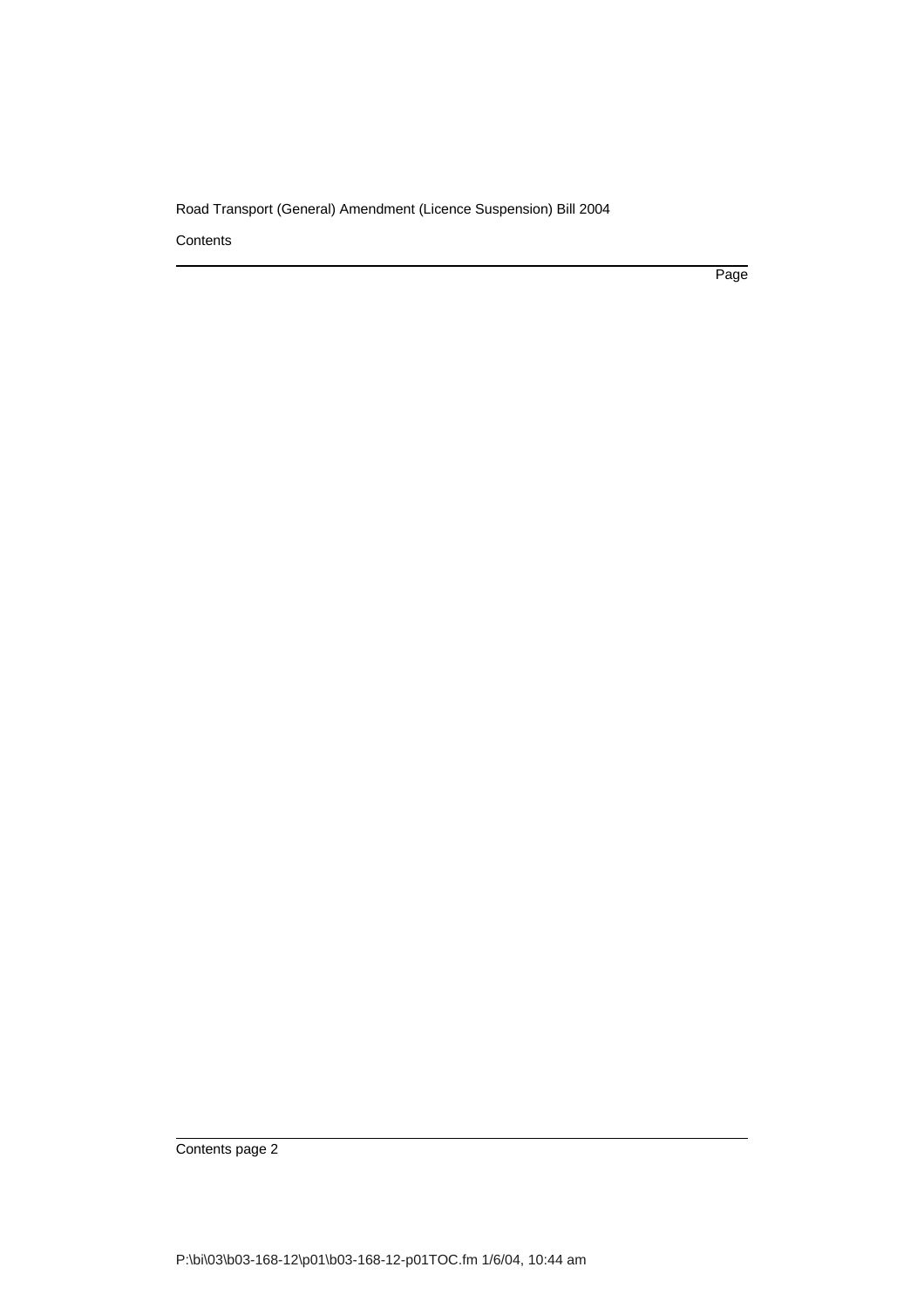

New South Wales

# **Road Transport (General) Amendment (Licence Suspension) Bill 2004**

No , 2004

### **A Bill for**

An Act to amend the *Road Transport (General) Act 1999* with respect to the suspension of driver licences; and for other purposes.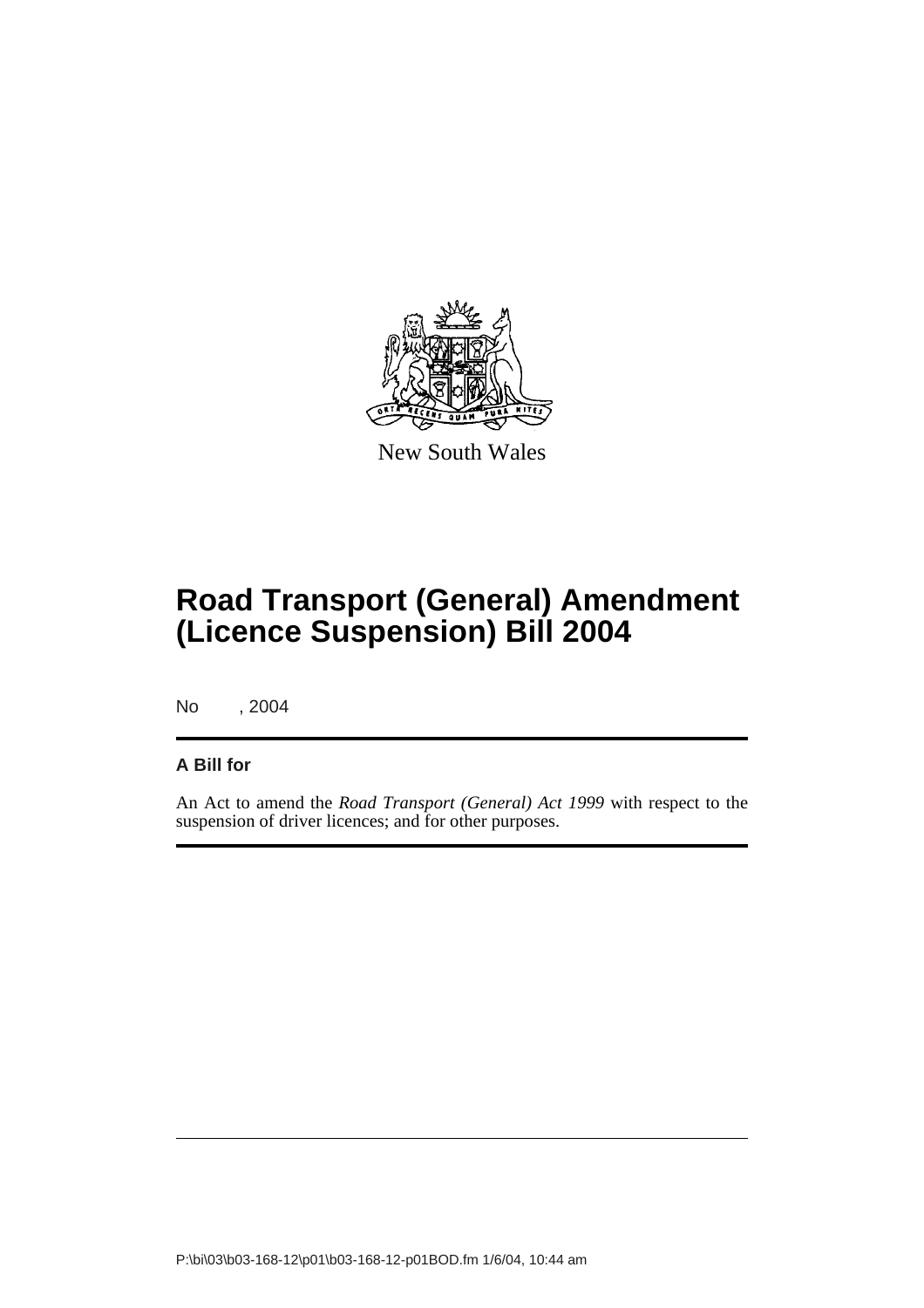<span id="page-7-4"></span><span id="page-7-3"></span><span id="page-7-2"></span><span id="page-7-1"></span><span id="page-7-0"></span>

|              | The Legislature of New South Wales enacts:                                                     | 1                    |  |
|--------------|------------------------------------------------------------------------------------------------|----------------------|--|
| 1            | Name of Act                                                                                    |                      |  |
|              | This Act is the Road Transport (General) Amendment (Licence<br>Suspension) Act 2004.           | 3<br>$\overline{4}$  |  |
| $\mathbf{2}$ | <b>Commencement</b>                                                                            | 5                    |  |
|              | This Act commences on a day or days to be appointed by<br>proclamation.                        | 6<br>$\overline{7}$  |  |
| 3            | Amendment of Road Transport (General) Act 1999 No 18                                           | 8                    |  |
|              | The Road Transport (General) Act 1999 is amended as set out in<br>Schedule 1.                  | 9<br>10 <sup>1</sup> |  |
| 4            | Amendment of Road Transport (Driver Licensing) Act 1998 No 99                                  | 11                   |  |
|              | The <i>Road Transport (Driver Licensing)</i> Act 1998 is amended as set<br>out in Schedule 2.  | 12<br>13             |  |
| 5            | <b>Repeal of Road Transport (General) Amendment (Operator Onus</b><br>Offences) Act 2002 No 11 | 14<br>15             |  |
|              | The Road Transport (General) Amendment (Operator Onus<br>Offences) Act 2002 is repealed.       | 16<br>17             |  |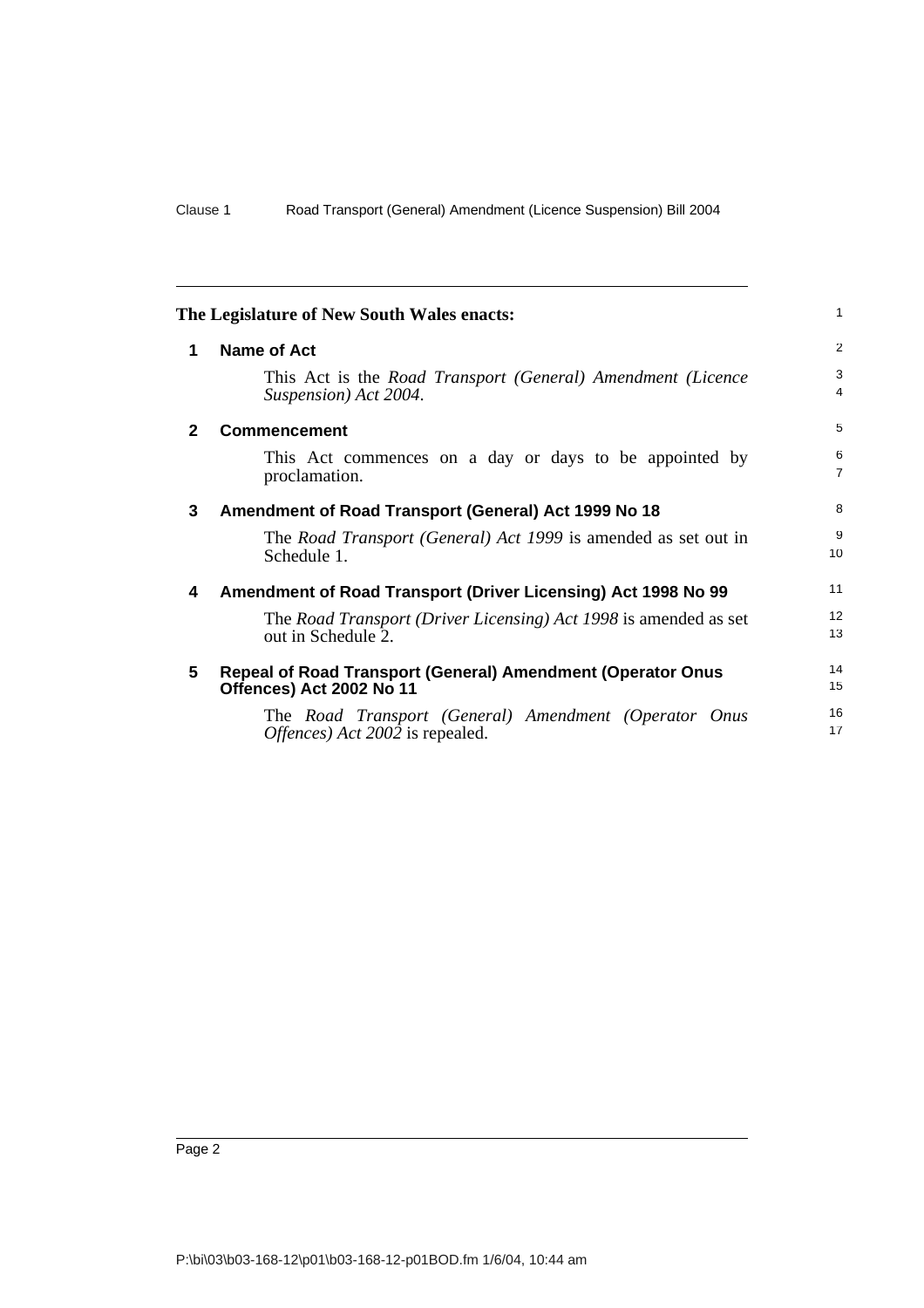Amendment of Road Transport (General) Act 1999 Schedule 1

<span id="page-8-0"></span>

|     |               | Schedule 1 Amendment of Road Transport (General)<br><b>Act 1999</b>                                                                                                                                                                                                                                                                                                                                                |                                        |  |  |
|-----|---------------|--------------------------------------------------------------------------------------------------------------------------------------------------------------------------------------------------------------------------------------------------------------------------------------------------------------------------------------------------------------------------------------------------------------------|----------------------------------------|--|--|
|     |               | (Section 3)                                                                                                                                                                                                                                                                                                                                                                                                        | 3                                      |  |  |
| [1] | circumstances | Section 34 Immediate suspension of licence in certain                                                                                                                                                                                                                                                                                                                                                              |                                        |  |  |
|     |               | Omit section 34 (1) and (2). Insert instead:                                                                                                                                                                                                                                                                                                                                                                       | 6                                      |  |  |
|     | (1)           | If a person is charged by a police officer with:                                                                                                                                                                                                                                                                                                                                                                   |                                        |  |  |
|     |               | an offence involving the death of, or grievous bodily<br>(a)<br>harm to, another person caused by the use of a motor<br>vehicle, being an offence that comprises:                                                                                                                                                                                                                                                  | 8<br>9<br>10                           |  |  |
|     |               | the crime of murder or manslaughter, or<br>(i)                                                                                                                                                                                                                                                                                                                                                                     | 11                                     |  |  |
|     |               | (ii)<br>an offence under section 33, 35 (1) (b), 52A or 54<br>of the Crimes Act 1900, or                                                                                                                                                                                                                                                                                                                           | 12<br>13                               |  |  |
|     |               | an offence under section 9 (3) or (4), 15 (4), 16 or 22 (2)<br>(b)<br>of<br>Road Transport (Safety and<br>the<br>Traffic<br>Management) Act 1999,                                                                                                                                                                                                                                                                  | 14<br>15<br>16                         |  |  |
|     |               | the same or another police officer may, at any time within<br>48 hours after the person has been charged, give the person a<br>suspension notice.                                                                                                                                                                                                                                                                  | 17<br>18<br>19                         |  |  |
|     | (1A)          | If it appears to a police officer that a person has committed an<br>offence under the Road Transport (Safety and Traffic<br>Management) Act 1999 (other than a camera recorded offence<br>within the meaning of section 43 of this Act) of exceeding a<br>speed limit prescribed under that Act by more than<br>45 kilometres per hour, the same or another police officer<br>may, at any time within 48 hours of: | 20<br>21<br>22<br>23<br>24<br>25<br>26 |  |  |
|     |               | the person being served with a penalty notice for the<br>(a)<br>offence under Division 1, or                                                                                                                                                                                                                                                                                                                       | 27<br>28                               |  |  |
|     |               | the person being charged with the offence,<br>(b)                                                                                                                                                                                                                                                                                                                                                                  | 29                                     |  |  |
|     |               | give the person a suspension notice.                                                                                                                                                                                                                                                                                                                                                                               | 30                                     |  |  |
|     | (2)           | For the purposes of this section, a <i>suspension notice</i> is a<br>notice, in a form approved by the Authority:                                                                                                                                                                                                                                                                                                  | 31<br>32                               |  |  |
|     |               | if the person is charged with an offence referred to in<br>(a)<br>subsection (1) or $(1A)$ —informing the person that any<br>driver licence held by the person is suspended from a<br>date specified in the notice, or (if the notice so                                                                                                                                                                           | 33<br>34<br>35<br>36                   |  |  |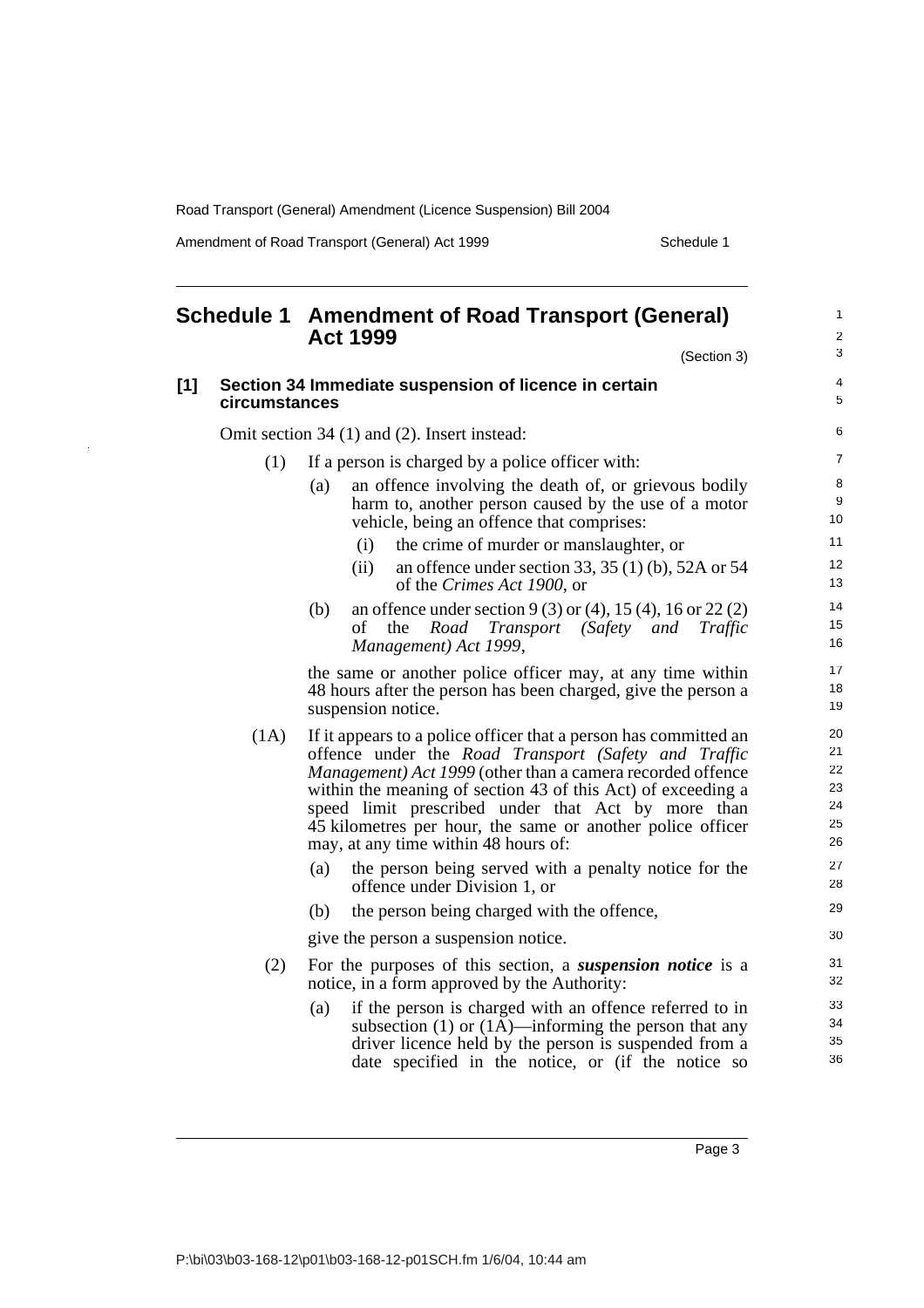Schedule 1 Amendment of Road Transport (General) Act 1999

specifies) immediately on receipt of the notice, until the charge is heard and determined by a court (or until the charge is withdrawn), and

- (b) if the person is served with a penalty notice for an offence referred to in subsection (1A)—informing the person that any driver licence held by the person is suspended from a date specified in the notice, or (if the notice so specifies) immediately on receipt of the notice, until whichever of the following happens first:
	- (i) a period of 6 months elapses after the date on which the offence is alleged to have been committed,
	- (ii) if the person elects to have the matter determined by a court in accordance with Part 3 of the *Fines Act 1996—*the matter is heard and determined by a court or a decision is made not to take or continue proceedings against the person,
	- (iii) a decision is made not to enforce the penalty notice, and
- (c) informing the person of the right of review in accordance with section 48 (Notice of decision and review rights to be given by administrators) of the *Administrative Decisions Tribunal Act 1997* or alternative appeal right, and
- (d) requiring the person: (i) to surrender any such licence, by a date specified in the notice, to a police officer, or
	- (ii) if the notice so specifies—to surrender any such licence in the person's possession immediately to the police officer who gave the person the notice.

#### **[2] Section 34 (3)**

Omit ", in accordance with the terms of the notice, until the charge is heard and determined by a court or withdrawn".

Insert instead "in accordance with the terms of the notice".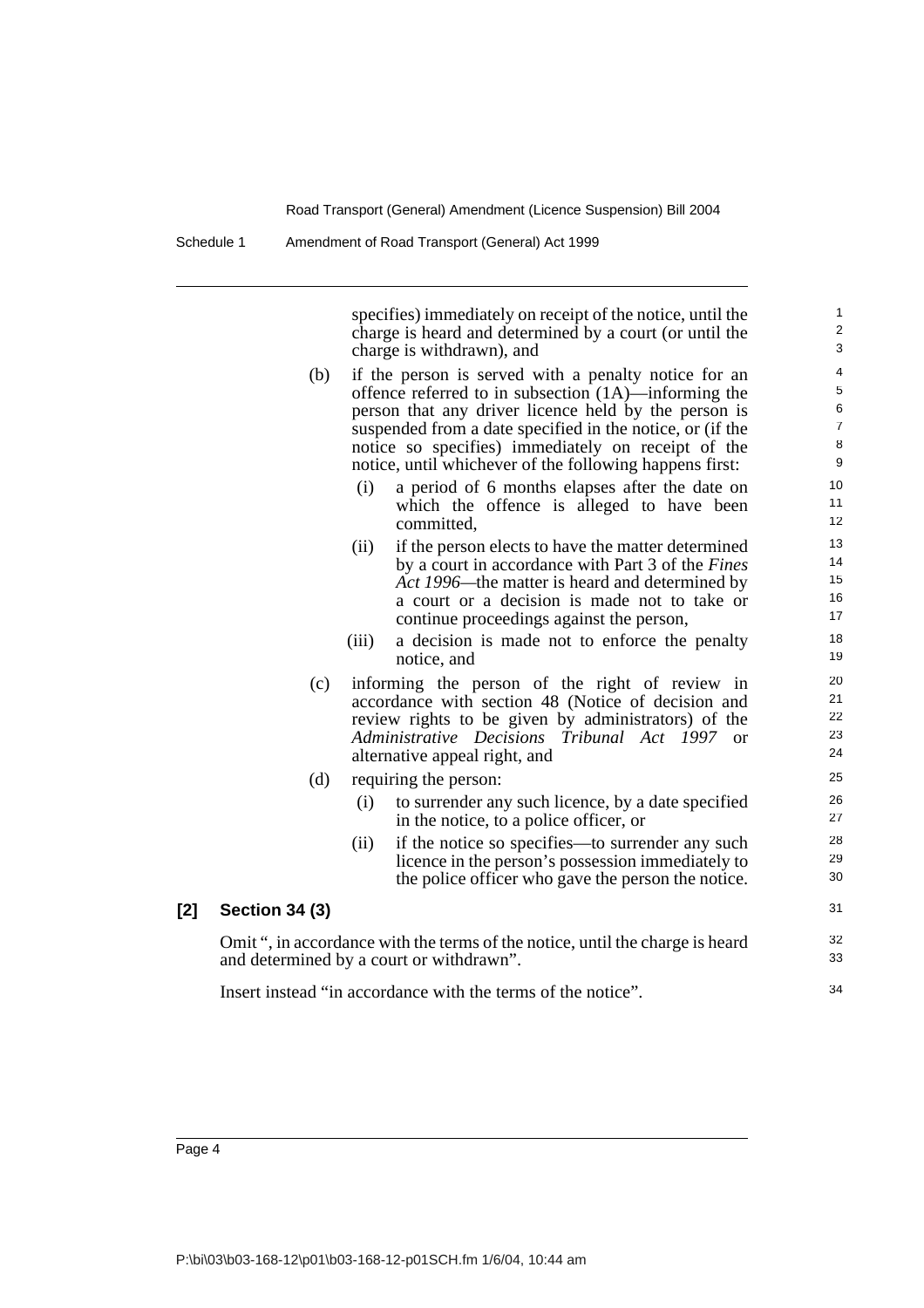Amendment of Road Transport (General) Act 1999 Schedule 1

| $[3]$ | Section 34 (7) (d) and (e)                                                                                                                                                                                                                                                                                                                                |                  |                                                                                                                                                                                                                   |                                                                                                                                          |                |  |
|-------|-----------------------------------------------------------------------------------------------------------------------------------------------------------------------------------------------------------------------------------------------------------------------------------------------------------------------------------------------------------|------------------|-------------------------------------------------------------------------------------------------------------------------------------------------------------------------------------------------------------------|------------------------------------------------------------------------------------------------------------------------------------------|----------------|--|
|       | Insert at the end of section $34(7)(c)$ :                                                                                                                                                                                                                                                                                                                 |                  |                                                                                                                                                                                                                   |                                                                                                                                          |                |  |
|       | , and                                                                                                                                                                                                                                                                                                                                                     |                  |                                                                                                                                                                                                                   |                                                                                                                                          |                |  |
|       |                                                                                                                                                                                                                                                                                                                                                           | (d)              | a decision is made not to take or continue proceedings<br>against a person when the person is notified in writing<br>of that fact by a police officer or when the proceedings<br>are discharged by the court, and |                                                                                                                                          |                |  |
|       |                                                                                                                                                                                                                                                                                                                                                           | (e)              |                                                                                                                                                                                                                   | a decision is made not to enforce a penalty notice in<br>relation to a person when the person is notified in<br>writing of that fact by: | 8<br>9<br>10   |  |
|       |                                                                                                                                                                                                                                                                                                                                                           |                  | (i)                                                                                                                                                                                                               | a police officer, or                                                                                                                     | 11             |  |
|       |                                                                                                                                                                                                                                                                                                                                                           |                  | (ii)                                                                                                                                                                                                              | an appropriate officer for the penalty notice<br>within the meaning of Part 3 of the Fines<br>Act 1996, or                               | 12<br>13<br>14 |  |
|       |                                                                                                                                                                                                                                                                                                                                                           |                  | (iii)                                                                                                                                                                                                             | a member of staff of the State Debt Recovery<br>Office.                                                                                  | 15<br>16       |  |
| [4]   | <b>Section 34 (8)</b>                                                                                                                                                                                                                                                                                                                                     |                  |                                                                                                                                                                                                                   |                                                                                                                                          | 17             |  |
|       | Insert after section 34 (7):                                                                                                                                                                                                                                                                                                                              |                  |                                                                                                                                                                                                                   |                                                                                                                                          | 18             |  |
|       | (8)                                                                                                                                                                                                                                                                                                                                                       | In this section: |                                                                                                                                                                                                                   |                                                                                                                                          | 19             |  |
|       | grievous bodily harm has the same meaning as it has in the<br>Crimes Act 1900.                                                                                                                                                                                                                                                                            |                  |                                                                                                                                                                                                                   |                                                                                                                                          | 20<br>21       |  |
| [5]   |                                                                                                                                                                                                                                                                                                                                                           |                  |                                                                                                                                                                                                                   | Section 35 Suspension of driving privileges of visiting driver                                                                           | 22             |  |
|       | Insert in alphabetical order in section 35 (1):                                                                                                                                                                                                                                                                                                           |                  |                                                                                                                                                                                                                   |                                                                                                                                          | 23             |  |
|       |                                                                                                                                                                                                                                                                                                                                                           |                  |                                                                                                                                                                                                                   | <i>grievous bodily harm</i> has the same meaning as it has in the<br>Crimes Act 1900.                                                    | 24<br>25       |  |
| [6]   |                                                                                                                                                                                                                                                                                                                                                           |                  |                                                                                                                                                                                                                   | Section 35 (1), definition of "suspension notice"                                                                                        | 26             |  |
|       | Omit the definition. Insert instead:                                                                                                                                                                                                                                                                                                                      |                  |                                                                                                                                                                                                                   |                                                                                                                                          |                |  |
|       | suspension notice, in relation to an authorised visiting driver<br>who is charged with an offence referred in subsection $(2)$ or<br>(2A), or served with a penalty notice for an offence referred<br>to in subsection $(2A)$ , means a notice, in a form approved by<br>the Authority:<br>if the driver is charged with an offence referred to in<br>(a) |                  |                                                                                                                                                                                                                   | 28<br>29<br>30<br>31<br>32<br>33                                                                                                         |                |  |
|       |                                                                                                                                                                                                                                                                                                                                                           |                  |                                                                                                                                                                                                                   | subsection (2) or $(2A)$ —informing the driver that the                                                                                  | 34             |  |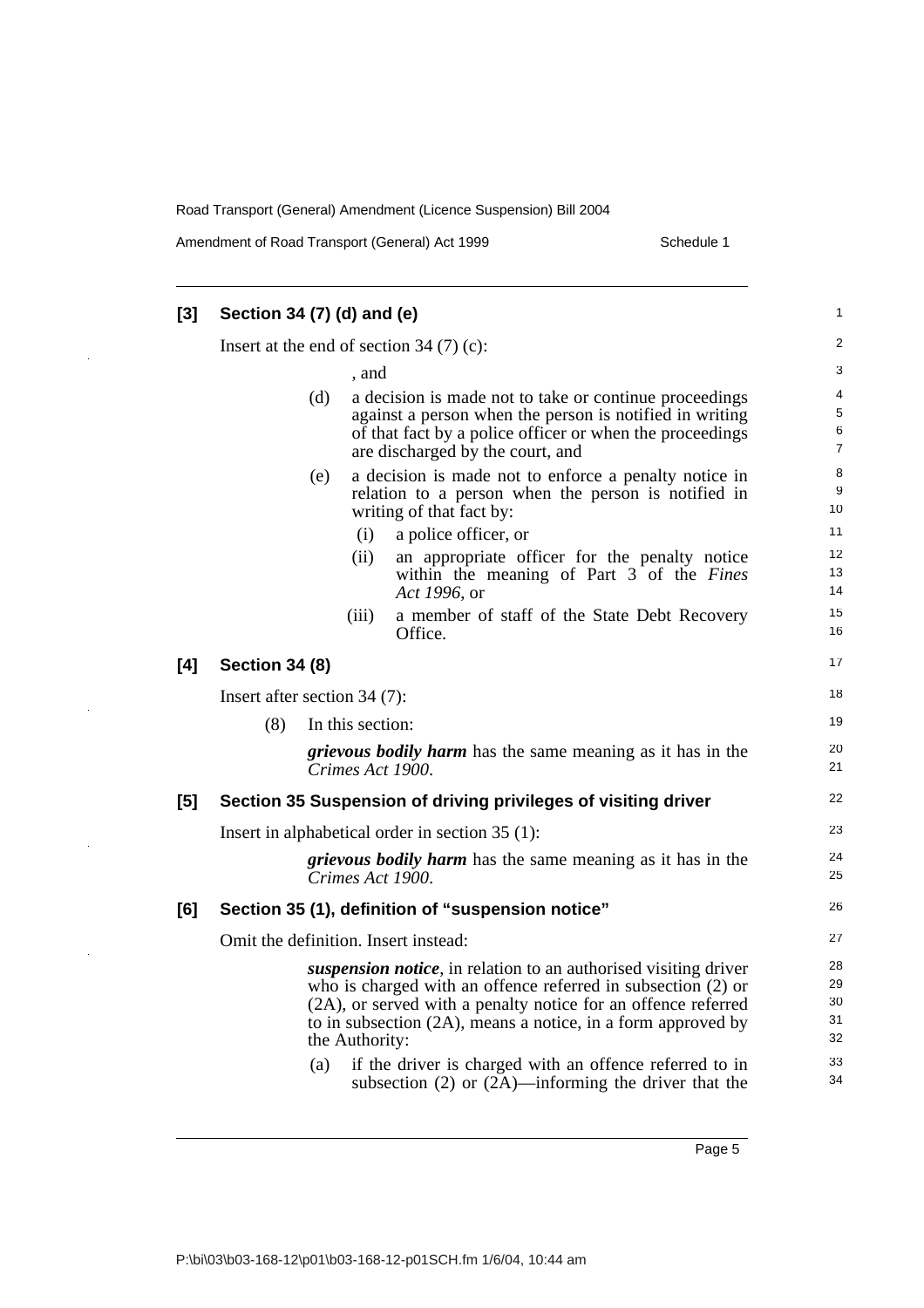Schedule 1 Amendment of Road Transport (General) Act 1999

driver's authority to drive in New South Wales is suspended from a date specified in the notice, or (if the notice so specifies) immediately on receipt of the notice, until the charge is heard and determined by a court (or until the charge is withdrawn), and

- (b) if the driver is served with a penalty notice for an offence referred to in subsection (2A)—informing the driver that the driver's authority to drive in New South Wales is suspended from a date specified in the notice, or (if the notice so specifies) immediately on receipt of the notice, until whichever of the following happens first:
	- (i) 6 months elapses after the date on which the offence is alleged to have been committed,
	- (ii) if the driver elects to have the matter determined by a court in accordance with Part 3 of the *Fines Act 1996—*the matter is heard and determined by a court or a decision is made not to take or continue proceedings against the driver,
	- (iii) a decision is made not to enforce the penalty notice, and
- (c) informing the driver of the right of review in accordance with section 48 (Notice of decision and review rights to be given by administrators) of the *Administrative Decisions Tribunal Act 1997* or alternative appeal right.

#### **[7] Section 35 (2) and (2A)**

Omit section 35 (2). Insert instead:

- (2) If an authorised visiting driver is charged by a police officer with:
	- (a) an offence involving the death of, or grievous bodily harm to, another person caused by the use of a motor vehicle, being an offence that comprises:
		- (i) the crime of murder or manslaughter, or
		- (ii) an offence under section 33, 35 (1) (b), 52A or 54 of the *Crimes Act 1900*, or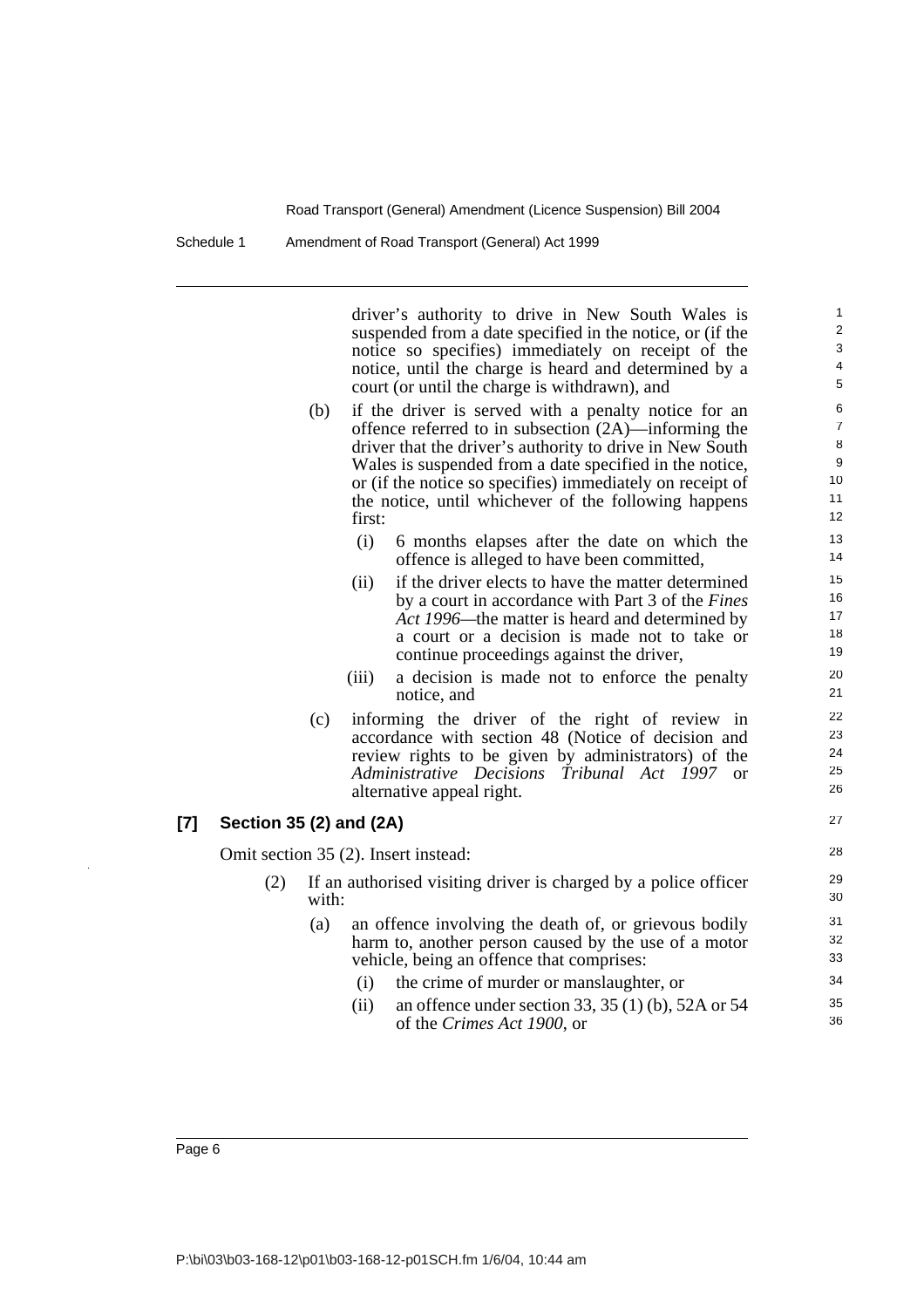Amendment of Road Transport (General) Act 1999 Schedule 1

|      |                                                                                                                           | (b)                                                                                                                                                                                                                                                                                                                                                                                                                                     | an offence under section 9 (3) or (4), 15 (4), 16 or 22 (2)<br>of the<br>Road Transport (Safety and<br>Traffic<br>Management) Act 1999,                                                                      | 1<br>$\overline{\mathbf{c}}$<br>3 |  |
|------|---------------------------------------------------------------------------------------------------------------------------|-----------------------------------------------------------------------------------------------------------------------------------------------------------------------------------------------------------------------------------------------------------------------------------------------------------------------------------------------------------------------------------------------------------------------------------------|--------------------------------------------------------------------------------------------------------------------------------------------------------------------------------------------------------------|-----------------------------------|--|
|      |                                                                                                                           |                                                                                                                                                                                                                                                                                                                                                                                                                                         | the same or another police officer may, at any time within 48<br>hours after the authorised visiting driver has been charged,<br>give the authorised visiting driver a suspension notice.                    | 4<br>5<br>6                       |  |
| (2A) |                                                                                                                           | If it appears to a police officer that an authorised visiting<br>driver has committed an offence under the Road Transport<br>(Safety and Traffic Management) Act 1999 (other than a<br>camera recorded offence within the meaning of section 43 of<br>this Act) by exceeding a speed limit prescribed under that Act<br>by more than 45 kilometres per hour, the same or another<br>police officer may, at any time within 48 hours of: |                                                                                                                                                                                                              |                                   |  |
|      |                                                                                                                           | (a)                                                                                                                                                                                                                                                                                                                                                                                                                                     | the authorised visiting driver being served with a<br>penalty notice for the offence under Division 1, or                                                                                                    | 14<br>15                          |  |
|      |                                                                                                                           | (b)                                                                                                                                                                                                                                                                                                                                                                                                                                     | the authorised visiting driver being charged with the<br>offence.                                                                                                                                            | 16<br>17                          |  |
|      |                                                                                                                           |                                                                                                                                                                                                                                                                                                                                                                                                                                         | give the authorised visiting driver a suspension notice.                                                                                                                                                     | 18                                |  |
| [8]  | <b>Section 35 (3)</b>                                                                                                     |                                                                                                                                                                                                                                                                                                                                                                                                                                         |                                                                                                                                                                                                              | 19                                |  |
|      | Omit ", in accordance with the terms of the notice, until the charge is heard<br>and determined by a court or withdrawn". |                                                                                                                                                                                                                                                                                                                                                                                                                                         |                                                                                                                                                                                                              |                                   |  |
|      | Insert instead "in accordance with the terms of the notice".                                                              |                                                                                                                                                                                                                                                                                                                                                                                                                                         |                                                                                                                                                                                                              |                                   |  |
| [9]  | Section 35 (5) (d) and (e)                                                                                                |                                                                                                                                                                                                                                                                                                                                                                                                                                         |                                                                                                                                                                                                              |                                   |  |
|      | Insert at the end of section $35(5)(c)$ :                                                                                 |                                                                                                                                                                                                                                                                                                                                                                                                                                         |                                                                                                                                                                                                              |                                   |  |
|      |                                                                                                                           |                                                                                                                                                                                                                                                                                                                                                                                                                                         | , and                                                                                                                                                                                                        | 25                                |  |
|      |                                                                                                                           | (d)                                                                                                                                                                                                                                                                                                                                                                                                                                     | a decision is made not to take or continue proceedings<br>against a person when the person is notified in writing<br>of that fact by a police officer or the proceedings are<br>discharged by the court, and | 26<br>27<br>28<br>29              |  |
|      |                                                                                                                           | (e)                                                                                                                                                                                                                                                                                                                                                                                                                                     | a decision is made not to enforce a penalty notice in<br>relation to a person when the person is notified in<br>writing of that fact by:                                                                     | 30<br>31<br>32                    |  |
|      |                                                                                                                           |                                                                                                                                                                                                                                                                                                                                                                                                                                         | (i)<br>a police officer, or                                                                                                                                                                                  | 33                                |  |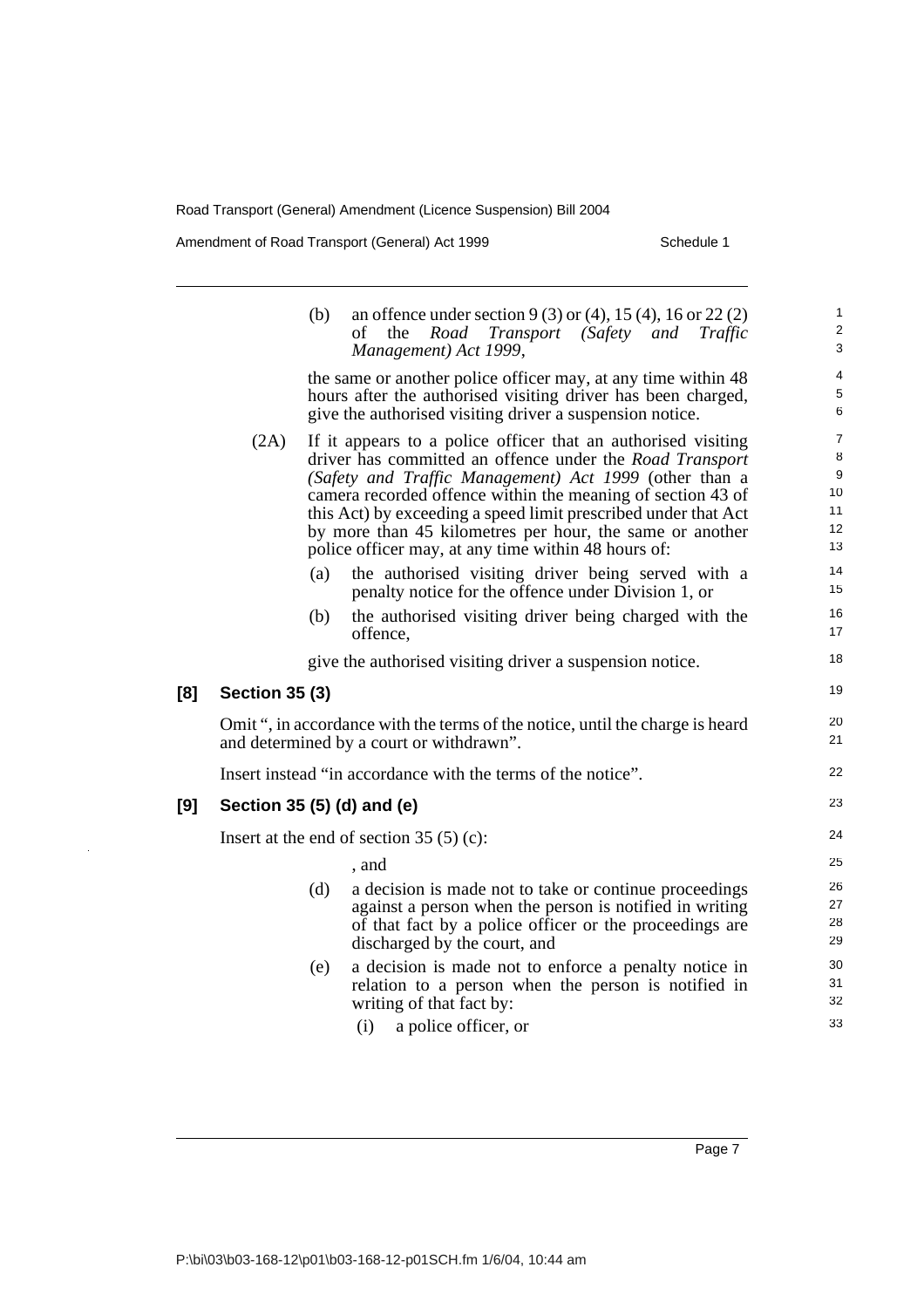Schedule 1 Amendment of Road Transport (General) Act 1999

|        |                                                       | (ii)                                 | an appropriate officer for the penalty notice<br>within the meaning of Part 3 of the Fines<br>Act 1996, or                                                                                                                                                                                                                        | $\mathbf{1}$<br>2<br>3          |
|--------|-------------------------------------------------------|--------------------------------------|-----------------------------------------------------------------------------------------------------------------------------------------------------------------------------------------------------------------------------------------------------------------------------------------------------------------------------------|---------------------------------|
|        |                                                       | (iii)                                | a member of staff of the State Debt Recovery<br>Office.                                                                                                                                                                                                                                                                           | $\overline{4}$<br>5             |
| [10]   |                                                       | designated offences                  | Section 43 Liability of responsible person for vehicle for                                                                                                                                                                                                                                                                        | 6<br>$\overline{7}$             |
|        |                                                       | Insert after section 43 (7):         |                                                                                                                                                                                                                                                                                                                                   | 8                               |
|        | (7A)                                                  | vehicle.                             | A court or authorised officer may have regard to a statutory<br>declaration that is provided by a person in deciding, for the<br>purposes of subsection $(3)$ , $(5)$ or $(7)$ , whether the person did<br>not know and could not with reasonable diligence have<br>ascertained the name and address of the person in charge of a | 9<br>10<br>11<br>12<br>13<br>14 |
|        | (7B)                                                  |                                      | If a statutory declaration is provided by a person under<br>subsection (7A), it must include the matters (if any)<br>prescribed by the regulations.                                                                                                                                                                               | 15<br>16<br>17                  |
| $[11]$ | <b>Section 43 (9)</b>                                 |                                      |                                                                                                                                                                                                                                                                                                                                   | 18                              |
|        |                                                       |                                      | Omit "or $(4)$ ". Insert instead ", $(4)$ or $(7A)$ ".                                                                                                                                                                                                                                                                            | 19                              |
| [12]   | Schedule 2 Savings, transitional and other provisions |                                      |                                                                                                                                                                                                                                                                                                                                   |                                 |
|        |                                                       | Insert at the end of clause $1(1)$ : |                                                                                                                                                                                                                                                                                                                                   | 21                              |
|        |                                                       | Act 2004                             | Road Transport (General) Amendment (Licence Suspension)                                                                                                                                                                                                                                                                           | 22<br>23                        |

 $\hat{\mathcal{F}}$ 

 $\frac{1}{2}$